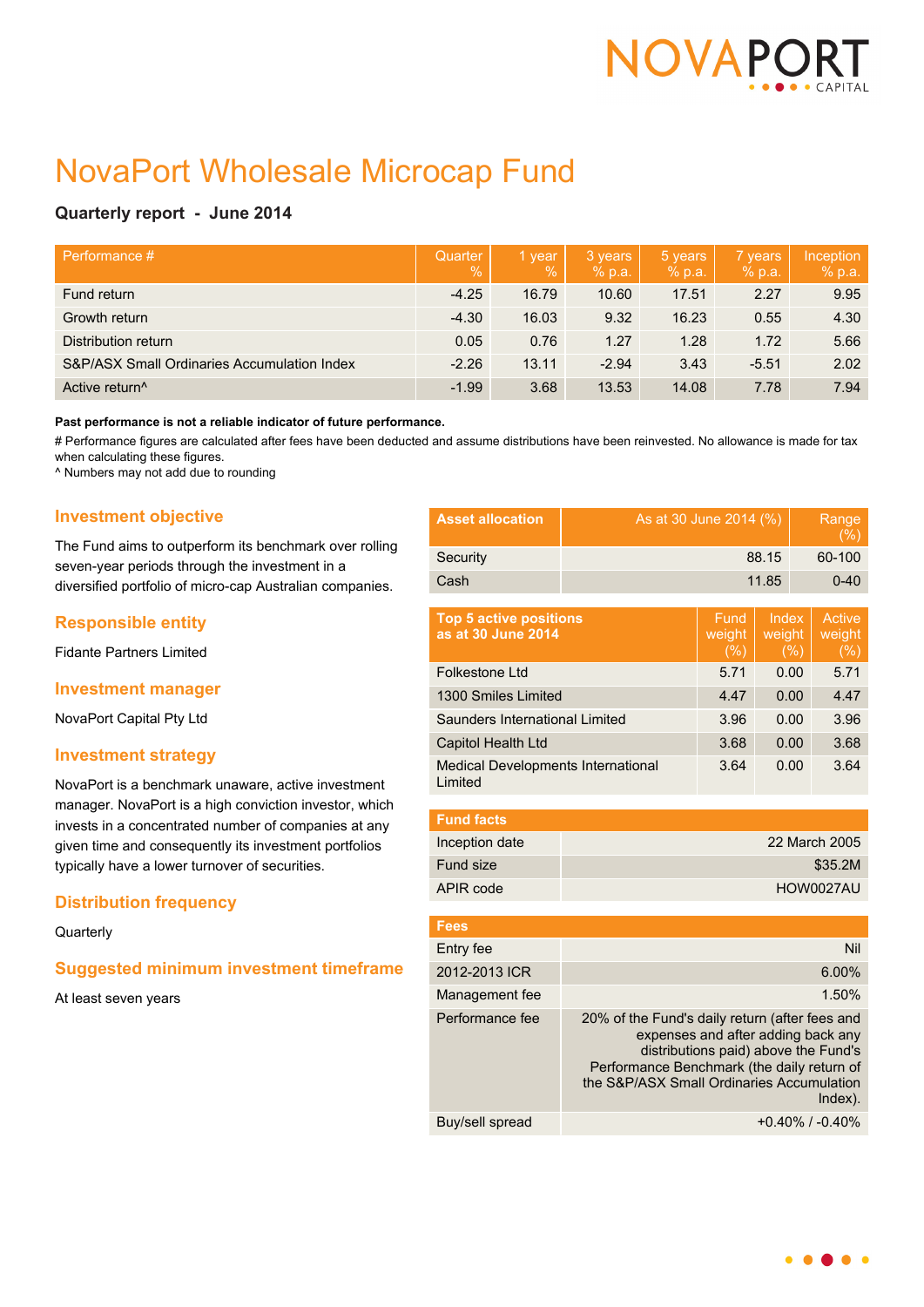## **Sector exposure as at 30 June 2014**



# **Market overview**

The S&P/ASX Small Ordinaries Accumulation Index fell 1.11% during June. For the financial year ended 30 June, the benchmark delivered a robust 13.11% gain and has boosted investor confidence following several difficult years.

The Materials sector was one of the best performing sectors during the month. Sentiment towards the sector has been supported by continuation of easy monetary policy globally (most notably in Europe) and an encouraging outlook for the US economy. Despite this, the outlook for underlying commodity prices remains varied with some (e.g. iron ore, coal) labouring under the perception of substantial excess supply capacity.

Unsurprisingly investor appetite for yield appears to remain strong. Other top performing sectors during the month were Utilities and Property Trusts, which we believe highlights investor dissatisfaction with lean bond yields and bank deposit rates.

A common theme emerging late in the financial year was that consumer and business confidence had taken a setback in the lead up to the Australian Federal Government budget announcement. With a number of companies downgrading their earnings guidance in May and June, investor focus has rapidly tuned to near term earnings risks. We believe this explains much of June's overall benchmark decline.

# **Fund performance summary**

The S&P/ASX Small Ordinaries Accumulation Index returned -2.26% for the quarter. The fund underperformed the market and delivered a -4.25% return over the quarter.

# **Performance of key securities**

#### **Key contributors**

| Security name               | Sector                        | Active weight %   Value added % |                   |
|-----------------------------|-------------------------------|---------------------------------|-------------------|
| Folkestone Ltd              | <b>Financials Ex Property</b> | 5.71                            | 0.85              |
| Tap Oil Limited             | Energy                        | 2.13                            | 0.57              |
| Prana Biotechnology Limited | <b>Health Care</b>            | $-0.10$                         | 0.30 <sub>1</sub> |

#### **Folkestone Ltd**

Folkestone continues to expand its funds management and development platforms. The company has an emerging track record of successfully innovating and distributing real estate investment products and is rapidly growing a base of recurring fee income streams.